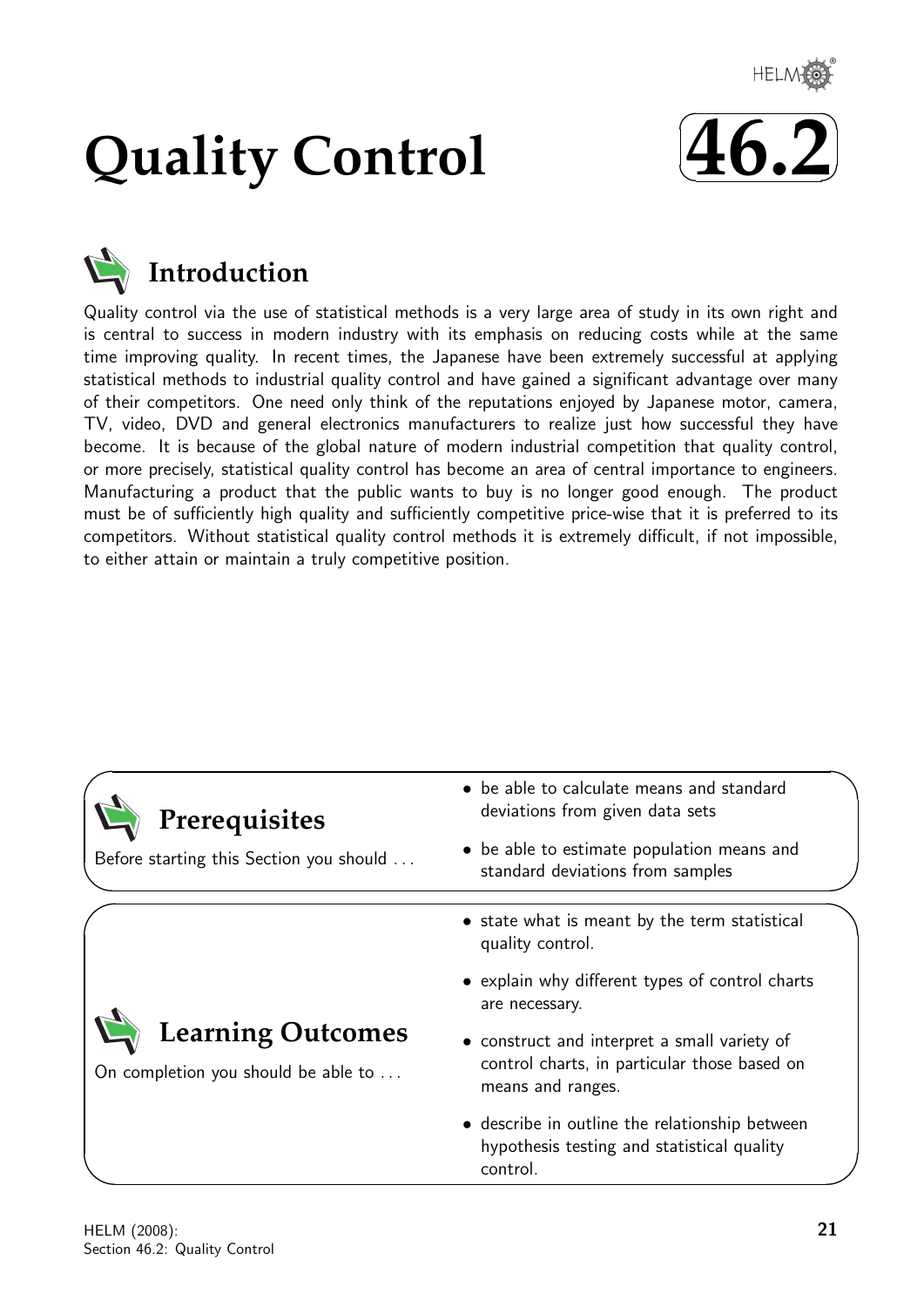# **1. Quality control**

# Background

Techniques and methods for checking the quality of materials and the building of houses, temples, monuments and roads have been used over the centuries. For example, the ancient Egyptians had to make and use precise measurements and adopt very high standards of work in order to build the Pyramids. In the Middle Ages, the Guilds were established in Europe to ensure that new entrants to the craft/trade maintained standards. The newcomer was required to serve a long period of apprenticeship under the supervision of a master craftsman, and had to demonstrate his ability to produce work of the appropriate quality and standard before becoming a recognized tradesman. In modern times the notion of quality has evolved through the stages outlined below.

## Inspection

The Industrial Revolution introduced mass production techniques to the workplace. By the end of the 19th century, production processes were becoming more complex and it was beyond the capabilities of a single individual to be responsible for all aspects of production. It is impossible to inspect quality into a product in the sense that a faulty product cannot be put right by means of inspection alone. Statistical quality control can and does provide the environment within which the product is manufactured correctly the first time. A process called acceptance sampling improves the average quality of the items accepted by rejecting those items which are of unacceptable quality. In the 1920s, mass production brought with it the production line and assembly line concepts. Henry Ford revolutionised car production with the introduction of the mass production of the 'Model T.'

Mass production resulted in greater output and lower prices, but the quality of manufactured output became more variable and less reliable. There was a need to tackle the problem of the production of goods and parts of a fixed quality and standard. The solution was seen to be in the establishment of inspection routines, under the supervision of a Quality Inspector. The first inspection procedures required the testing of the entire production - a costly, time consuming and inefficient form of sorting out good and defective items.

# Quality Control

The Second World War brought with it the need for defect-free products. Inspection departments now came to control the production process, and this resulted in the conformance to set specifications (the reduction of variability and the elimination of defects) being monitored and controlled throughout production. Quality Control departments were separate from, and independent of, the manufacturing departments.

# Quality Assurance

In turn, Quality Control evolved into Quality Assurance. The function of Quality Assurance is to focus on assuring process and product quality through operational audits, the supplying of training, the carrying out of technical analysis, and the giving of advice on quality improvement. The role of Quality Assurance is to consult with the departments (design and production for example) where responsibility for quality actually rests.

#### Total Quality Management

Quality Assurance has given way to Company Wide Quality Management or Total Quality Management. As the names imply, quality is no longer seen to be the responsibility of a single department, but has become the responsibility and concern of each individual within an organisation. A small executive group sets the policy which results in targets for the various sections within the company.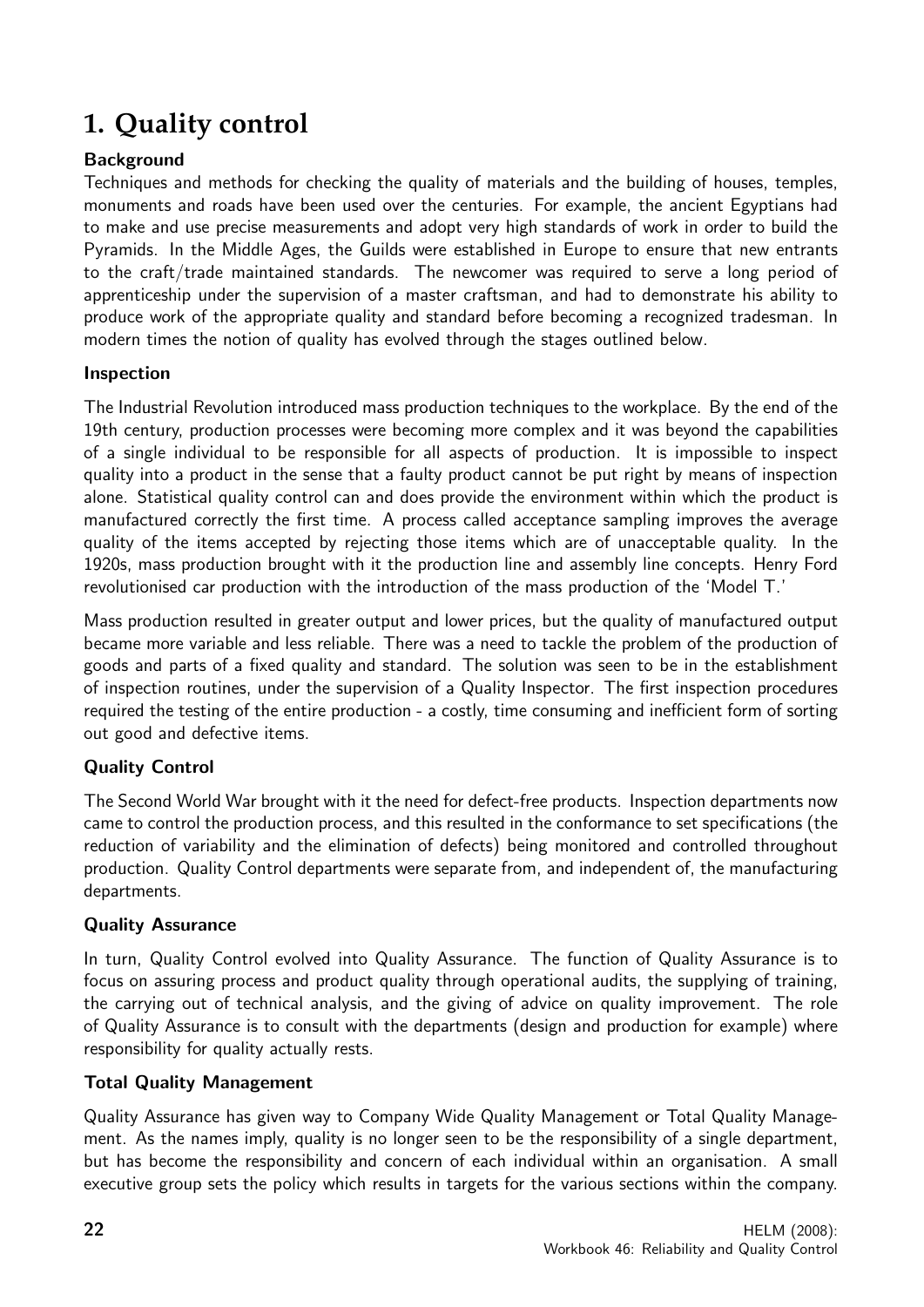

For example, line management sets 'do-able' objectives; engineers to design attractive, reliable, and functional products; operators to produce defect-free products and staff in contact with customers to be prompt and attentive. Total Quality Management aims to measure, detect, reduce, eliminate, and prevent quality lapses, it should include not only products but also services, and address issues like poor standards of service and late deliveries.

## Statistical Quality Control

As a response to the impracticality of inspecting every production item, methods involving sampling techniques were suggested. The behaviour of samples as an indicator of the behaviour of the entire population has a strong statistical body of theory to support it.

A landmark in the development of statistical quality control came in 1924 as a result of the work of Dr. Walter Shewhart during his employment at Bell Telephone Laboratories. He recognised that in a manufacturing process there will always be variation in the resulting products. He also recognized that this variation can be understood, monitored, and controlled by statistical procedures. Shewhart developed a simple graphical technique - the control chart - for determining if product variation is within acceptable limits. In this case the production process is said to be 'in control' and control charts can indicate when to leave things alone or when to adjust or change a production process. In the latter cases the production process is said to be 'out of control.' Control charts can be used (importantly) at different points within the production process.

Other leading pioneers in the field of quality control were Dr. H. Dodge and Dr. H. Romig. Shewhart, Dodge and Romig were responsible for much of the development of quality control based on sampling techniques. These techniques formed what has become known as 'acceptance sampling.'

Although the techniques of acceptance sampling and control charts were not widely adopted initially outside Bell, during the 1920s many companies had established inspection departments as a means of ensuring quality.

During the Second World War, the need for mass produced products came to the fore and in the United States in particular, statistical sampling and inspection methods became widespread. After the Second World War, the Japanese in particular became very successful in the application of statistical techniques to quality control and in the United States, Dr. W.E. Deming and Dr. J.M. Duran spread the use of such techniques further into U.S. industry.

#### Statistical Process Control

The aim of statistical process control is to ensure that a given manufacturing process is as stable (in control) as possible and that the process operates around stated values for the product with as little variability as possible. In short, the aim is the reduction of variability to ensure that each product is of a high a quality as possible. Statistical process control is usually thought of as a toolbox whose contents may be applied to solve production-related quality control problems. Essentially the toolbox contains the major tools called:

- the Histogram; scatter diagrams;
- 
- 
- cause-and-effect digrams; control charts;
- 
- sampling inspection.

- the Pareto chart; • check sheets;
	-
- defect-concentration diagrams; experimental design methods;

Note that some authors argue that experimental design methods should not be regarded as a statistical process control tool since experimental design is an active process involving the deliberate change of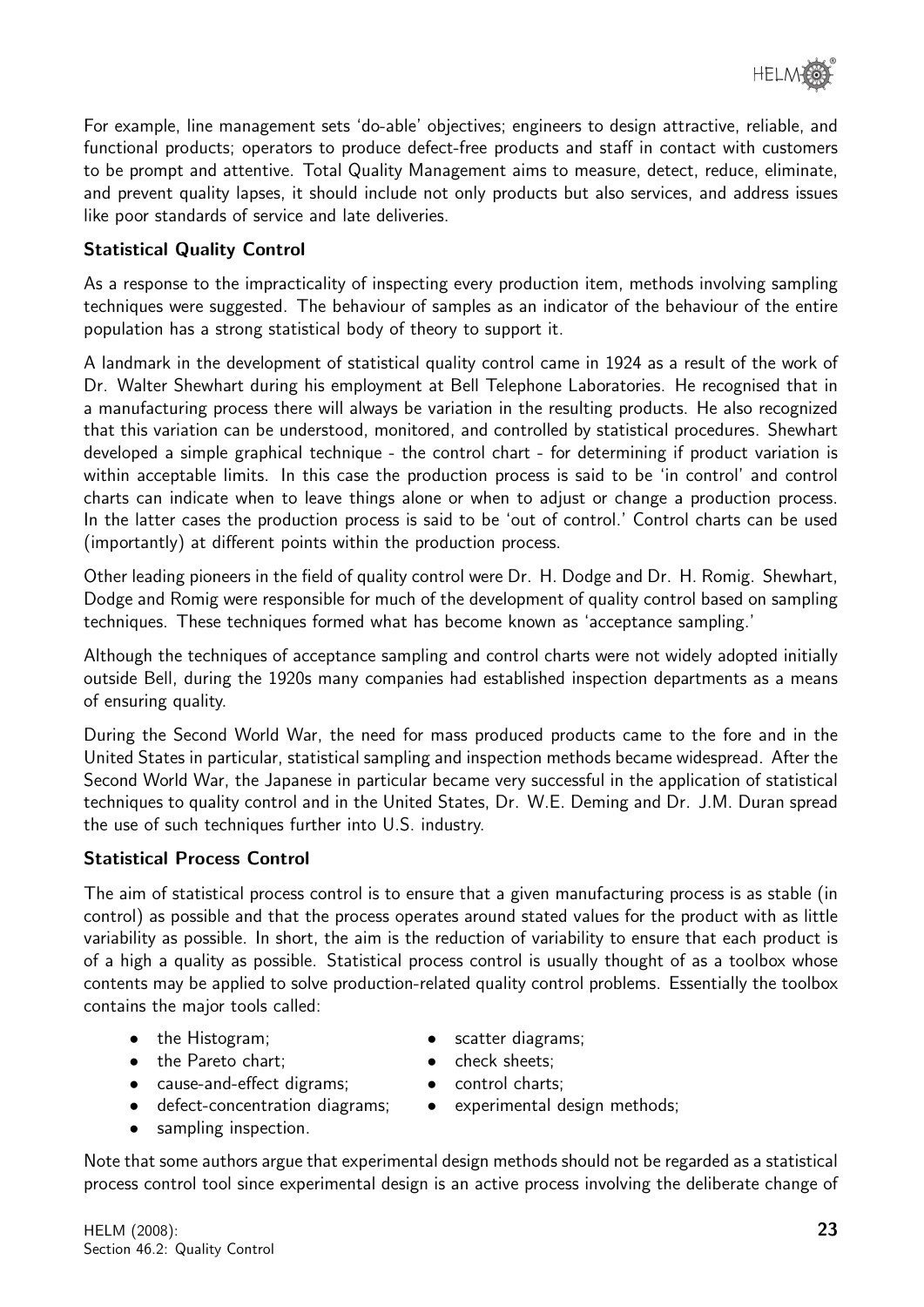variables to determine their effect, while the other methods are based purely on the observation of an existing process.

Control charts are a very powerful tool in the field of statistical process control. Before looking in some detail at control charts in general we will look at the relationship between specification limits and tolerance limits since this can and does influence the number of defective items produced by a manufacturing process. It is this quantity that control charts seek to minimize.

#### Tolerance Limits and Specifications

An example of a specification for the manufacture of a short cylindrical spacer might be:

diameter:  $1 \pm 0.003$  cm; length:  $2 \pm 0.001$  cm.

Even though the  $\pm$  differences here are the same ( $\pm 0.003$  in the case of the diameters and  $\pm 0.002$ in the case of the lengths), there is no reason why this should always be so. These limits are called the specification limits. During manufacture, some variation in dimensions will occur by chance. These variations can be measured by using the standard deviation of the distribution followed by the dimensions produced by the manufacturing process. Figure 1 below shows two normal distributions each with so-called natural tolerance limits of  $3\sigma$  either side of the mean.

Taking these limits implies that virtually all of the manufactured articles will fall within the natural tolerance limits. Notice that in the top part of the figure the specification limits are rather wider than the natural tolerance limits and that little if any wastage will be produced. One could argue that in this case the manufacturing process is actually better than it needs to be and that this may carry unnecessary costs. In the lower part of the figure the specification limits are narrower than the natural tolerance limits and wastage will occur In general, a production process should aim to equate the two types of limits to minimize both costs and wastage.

#### Control Charts

Any production process is subject to variability. Essentially, this variability falls into two categories called chance causes and assignable causes. A production process exhibiting only chance causes is usually described as being 'in control' or 'in statistical control' whereas a production process exhibiting assignable causes is described as being 'out of control.' The basic aim of control charts is the improvement of production processes via the detection of variability due to assignable causes. It is then up to people such as process operators or managers to find the underlying cause of the variation and take action to correct the process. Figure 4 below illustrates the point.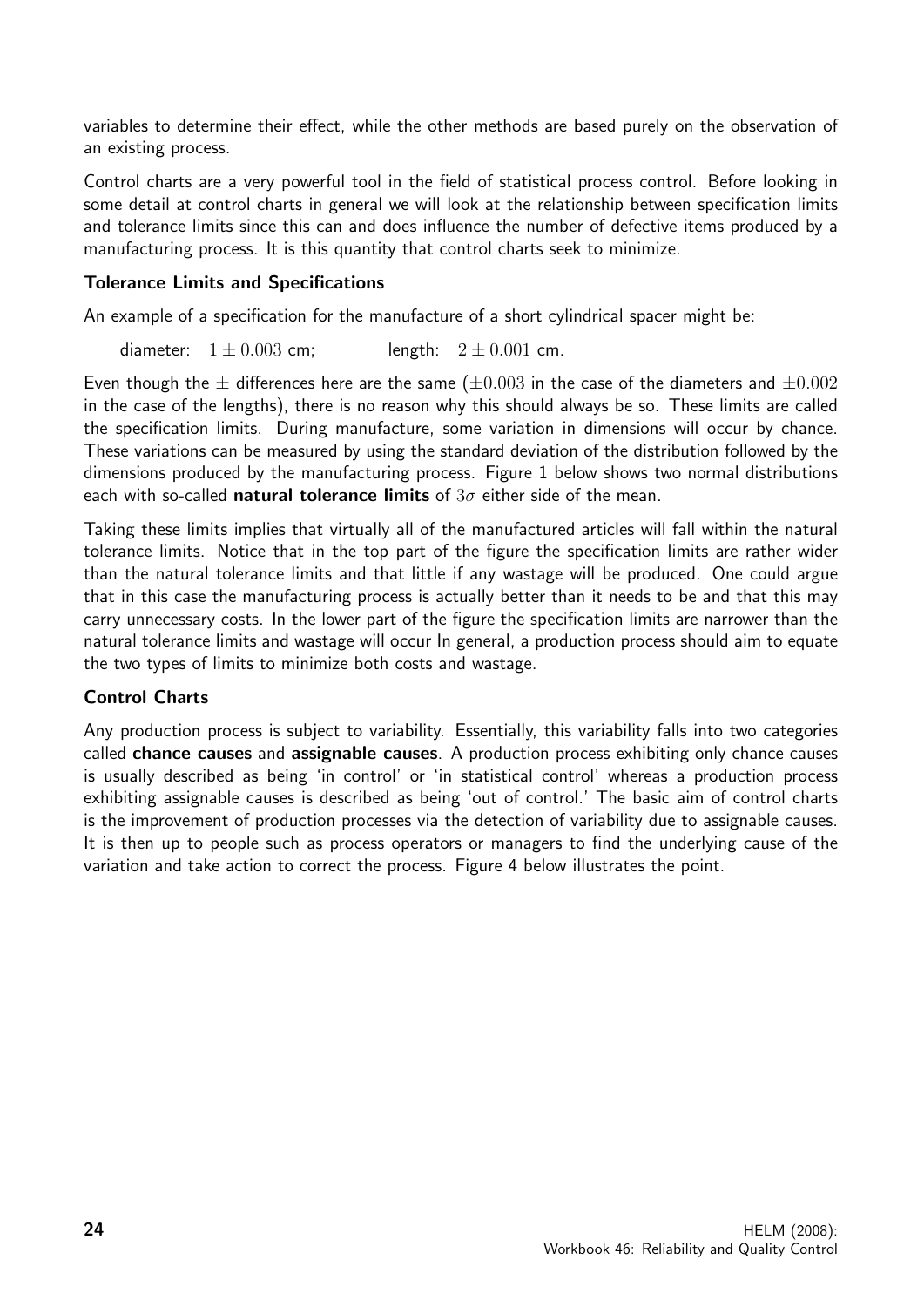



Diagram 1 - Specification and Tolerance Limits



# Figure 4

A control chart basically consists of a display of 'quality characteristics' which are found from samples taken from production at regular intervals. Typically the mean, together with a measure of the variability (the range or the standard deviation) of measurements taken from the items being produced may be the variables under consideration. The appearance of a typical control chart is shown below in Figure 5.

The centre line on Figure 5 represents the ideal value of the characteristic being measured. Ideally, the points on the figure should hover around this value in a random manner indicating that only chance variation is present in the production process. The upper and lower limits are chosen in such a way that so long as the process is in statistical control, virtually all of the points plotted will fall between these two lines. Note that the points are joined up so that it is easier to detect any trends present in the data. At this stage, a note of caution is necessary. The fact that a particular control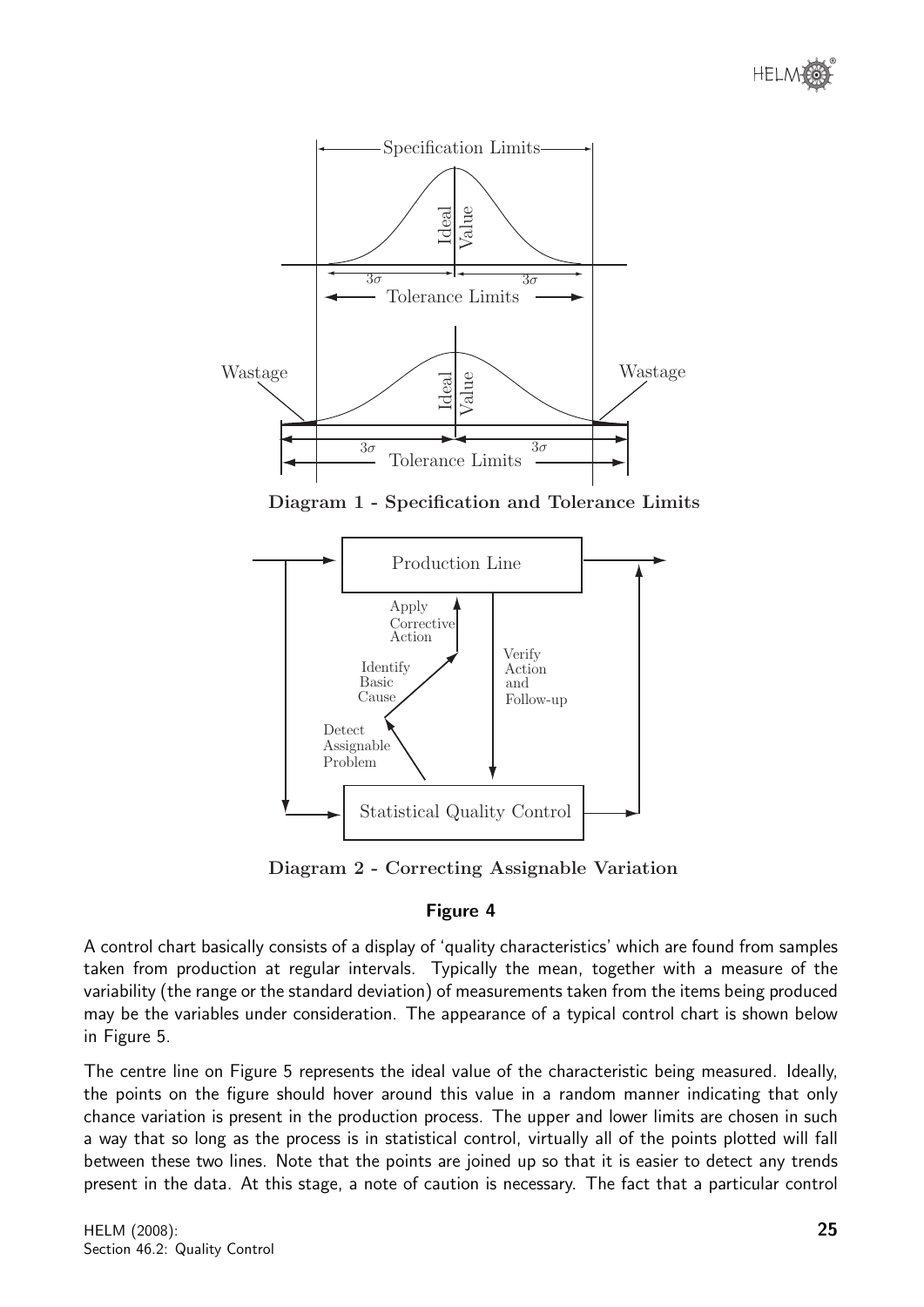chart shows all of its points lying between the upper and lower limits does not necessarily imply that the production process is in control. We will look at this aspect of control charts in some depth later in this booklet. For now simply note that even points lying within the upper and lower limits that do not exhibit random behaviour can indicate that a process is either out of control or going out of control.



Figure 5: A typical control chart

It is also worth noting at this stage that there is a close connection between control charts and hypothesis testing. If we formulate the hypotheses:

- $H_0$ : the process is in control
- $H_1$ : the process is not in control

then a point lying with the upper and lower limits is telling us that we do not have the evidence to reject the null hypothesis and a point lying outside the upper and lower limits is telling us to reject the null hypothesis. From previous comments made you will realize that these statements are not an absolute truth but that they are an indicative truth.

Control charts are very popular in industry. Before looking at particular types of control charts, the following reasons are given for their popularity.

- (a) They are simple to use. Production process operators do not need to be fluent in statistical methods to be able to use control charts.
- (b) They are effective. Control charts help to keep a production process in control. This avoids wastage and hence unnecessary costs.
- (c) They are diagnostic in the sense that as well as indicating when adjustments need to be made to a process, they also indicate when adjustments do not need to be made.
- (d) They are well-proven. Control charts have a long and successful history. They were introduced in the 1920s and have proved themselves over the years.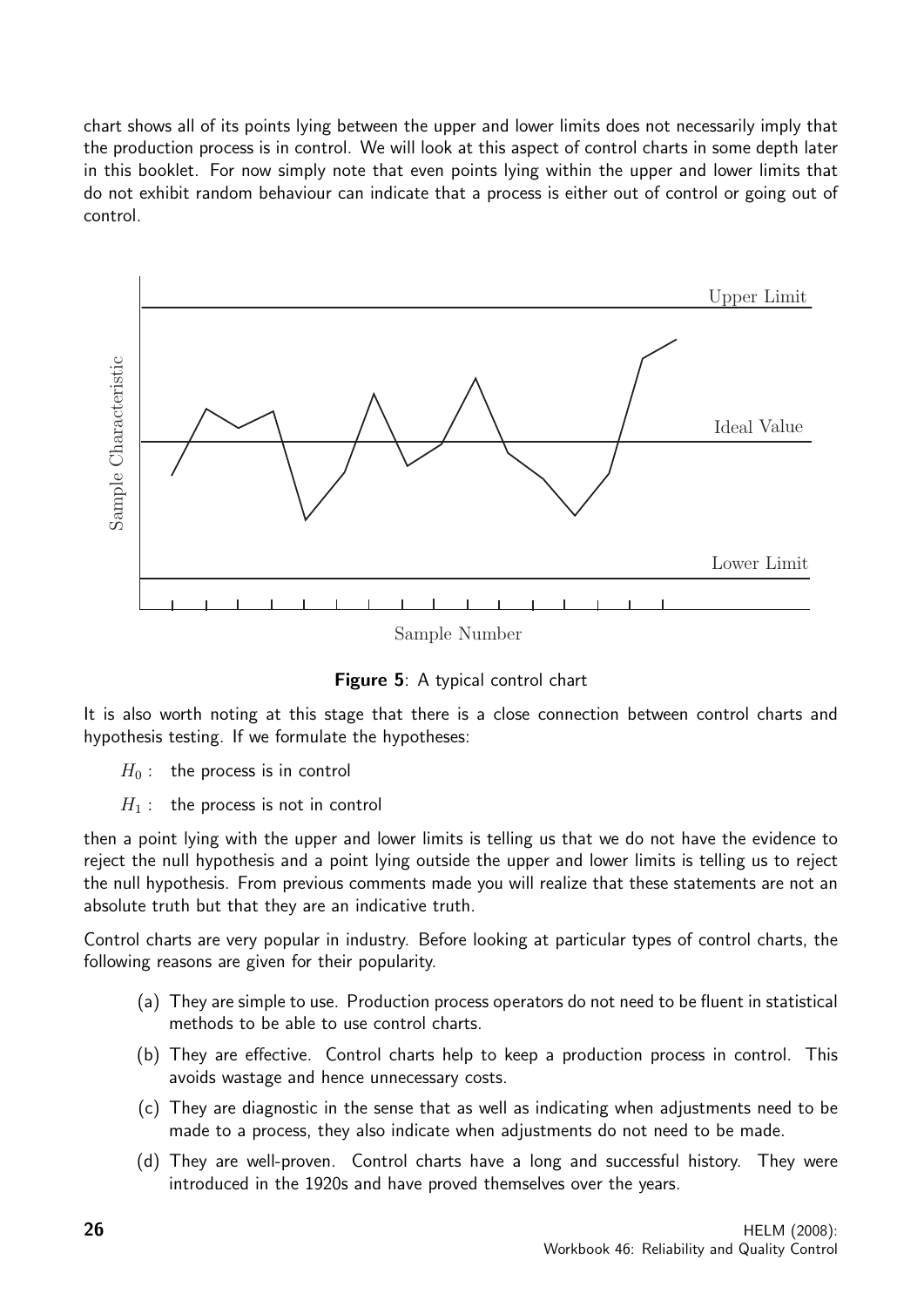(e) They provide information about the stability of a production process over time. This information is of interest to production engineers for example. A very stable process may enable fewer measurements to be taken - this has cost implications of course.

#### Control chart construction

In order to understand how control charts are constructed, consider the following scenario.

Part of a production line used by a manufacturer of instant coffee involves the use of a machine which fills empty packets with coffee. The filler is set to fill each empty packet with 200 grams of coffee. As this is an electro-mechanical process, repeated over a long period of time, it is inevitable that there will be some degree of variation in the amounts of coffee dispensed. The question that production engineers will need to answer is "Is the variation sufficient to result in a significant 'underfilling', or 'overfilling', of the packets?"

The following data (which represent the weights of a sample of 50 packets of 200 grams of coffee) are obtained from the production line:

| 200.0 | 197.8 | 200.1 | 200.6 | 198.7 |
|-------|-------|-------|-------|-------|
| 198.7 | 203.4 | 201.3 | 199.8 | 200.6 |
| 202.2 | 196.4 | 199.2 | 199.9 | 200.3 |
| 198.2 | 201.4 | 202.8 | 201.3 | 203.6 |
| 201.9 | 199.7 | 198.5 | 199.8 | 202.4 |
| 201.3 | 201.2 | 198.5 | 196.4 | 199.2 |
| 202.4 | 202.4 | 197.9 | 201.3 | 200.8 |
| 197.8 | 202.0 | 200.7 | 201.1 | 199.7 |
| 201.3 | 197.6 | 200.9 | 201.6 | 196.2 |
| 199.7 | 203.1 | 203.1 | 200.9 | 199.2 |

In this example, the data should be read from top left to bottom right, down the columns, that is from 200.0, 198.7, 202.2 and so on to 199.2.

Using Microsoft Excel, the data give the following numerical summaries:

 $\bar{x} = 200.298 \approx 200.30$  grams,

 $s = 1.842 \approx 1.84$  grams

Note that the summaries refer to a sample but, as the sample size is large  $(n = 50)$ , these values may be taken as estimates for the population parameters and we shall take their values as:

 $\mu = 200.30$  grams,

 $\sigma = 1.84$  grams

A plot of the data from Excel is shown in Figure 5.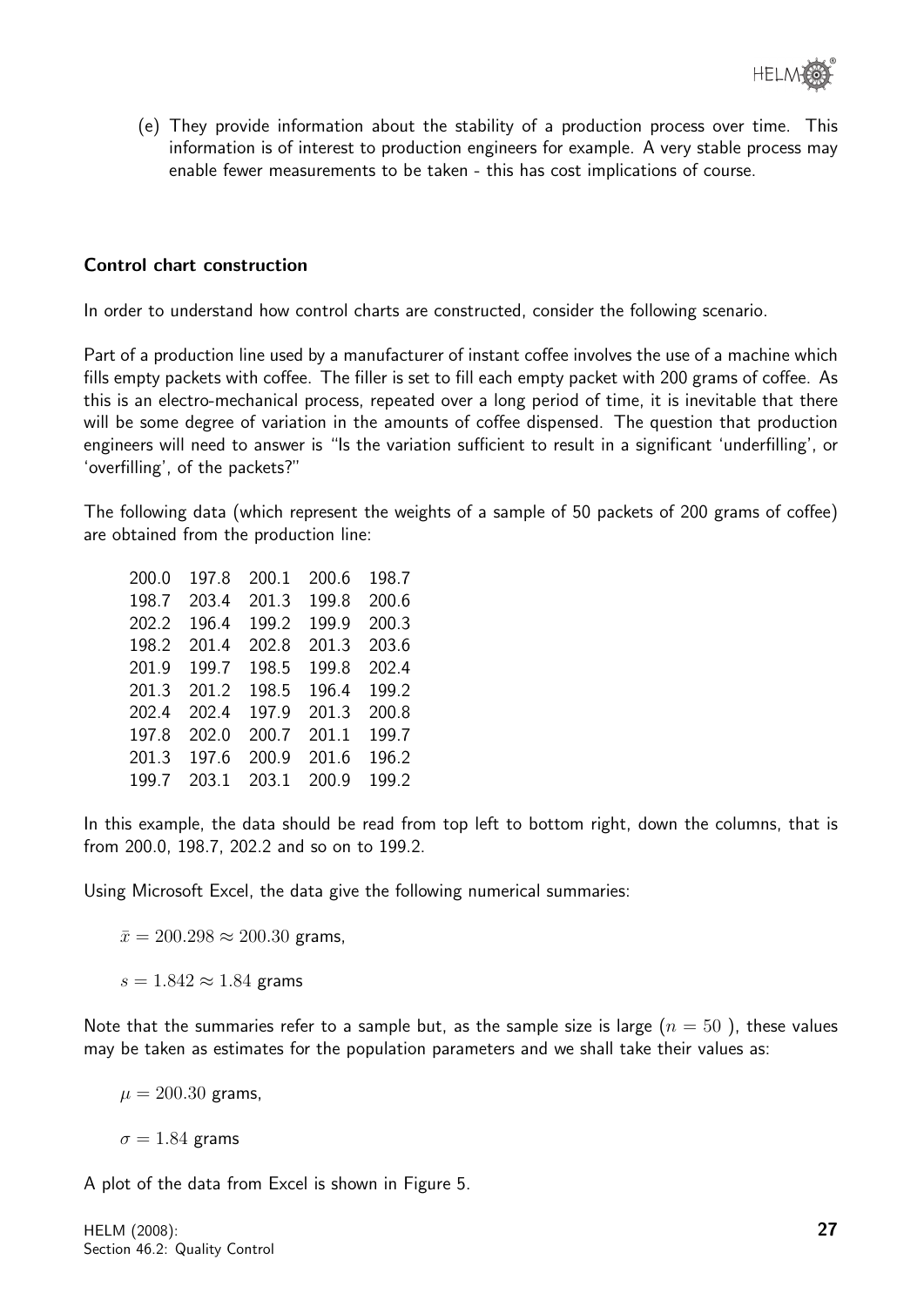

Figure 6: Data plot chart

To the plotted series of data are added:

- (a) a horizontal line representing the process mean of 200.30 grams
- (b) two further horizontal lines representing the upper and lower control limits. The values of these limits are given by  $\bar{x} \pm 3\sigma$  and are calculated as 205.8 and 194.8

These lines are called the Upper Control Limit (UCL) and the Lower Control Limit (LCL).

This process results in the Figure 7 below.



Figure 7: Control chart with centre line and limits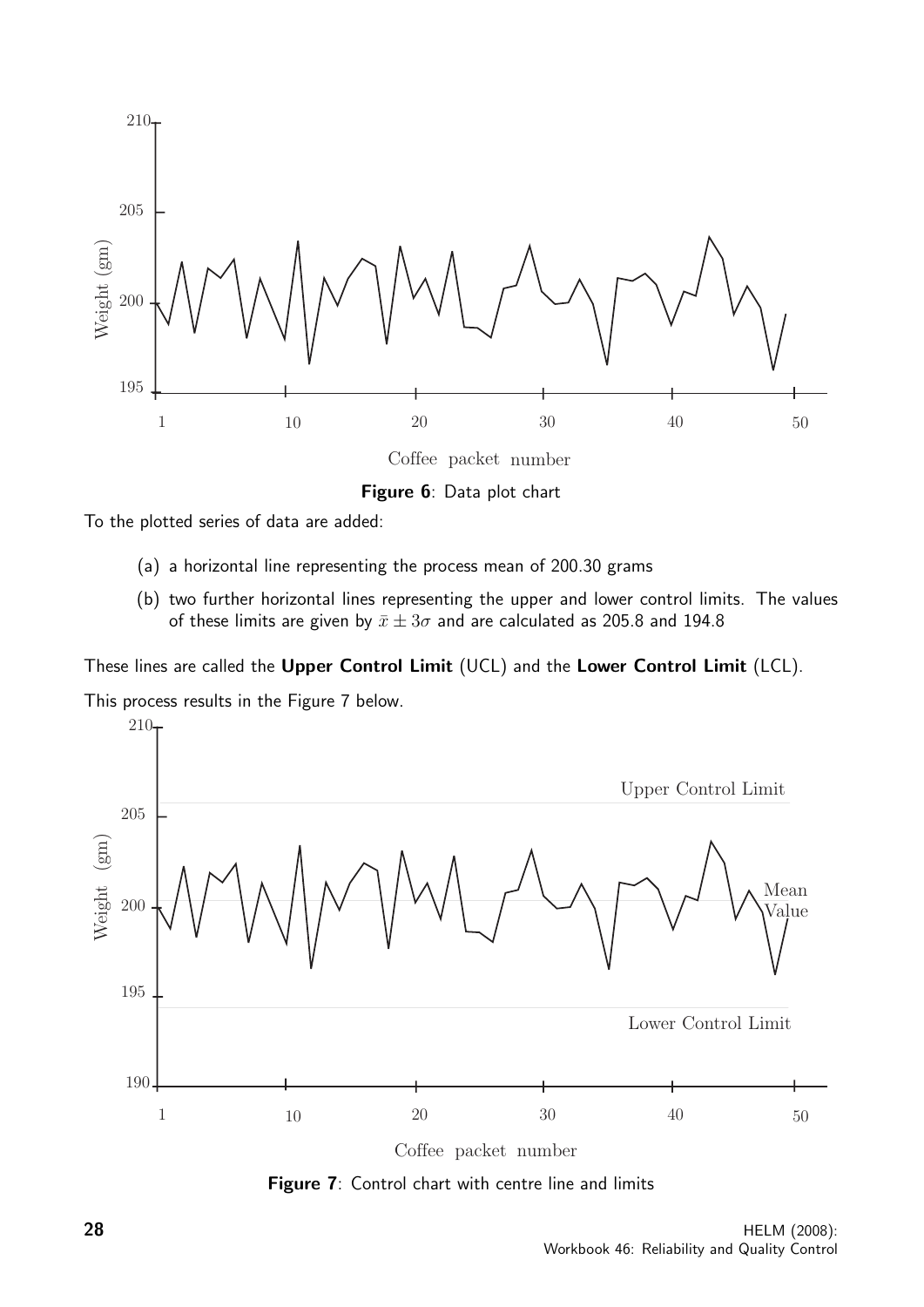In a production process, samples are taken at regular intervals, say every 10 mins., 15 mins., 30 mins, and so on, so that at least 25 samples (say) are taken. At this stage, we will be able to detect trends - looked at later in this workbook - in the data. This can be very important to production engineers who are expected to take corrective action to prevent a production process going out of control. The size of the sample can vary, but in general  $n \geq 4$ . Do not confuse the number of samples taken, with the sample size  $n$ .

The centre line, denoted by  $\bar{\bar{x}}$  is given by the mean of the sample means

$$
\bar{\bar{x}} = \frac{\bar{x}_1 + \bar{x}_2 + \ldots + \bar{x}_k}{k}
$$

where k is the number of samples.  $\bar{x}$  is used as an estimator for the population mean  $\mu$ .

Given that the sample size is n the upper and lower control limits are calculated as

$$
\text{UCL} = \bar{\bar{x}} + \frac{3s}{\sqrt{n}} \qquad \qquad \text{LCL} = \bar{\bar{x}} - \frac{3s}{\sqrt{n}}
$$

These limits are also known as **action limits**; if any sample mean falls outside these limits, action has to be taken. This may involve stopping the production line and checking and/or re-seting the production parameters.

In the initial example, a single sample of size  $n = 50$  was used. In reality, with samples being taken at short time intervals, e.g. every 10 min., there is not sufficient time to weigh this many packages. Hence, it is common to use a much smaller sample size, e.g.  $n = 4$  or 5.

Under these circumstances, it is not sensible (very small sample size may give inaccurate results) to use s as an estimate for  $\sigma$  the standard deviation of the population. In a real manufacturing process, the value of  $\sigma$  is almost always unknown and must be estimated.

#### Estimating the population standard deviation.

It is worth noting that there is, in practice, a distinction between the initial setting up of a control chart and its routine use after that. Initially, we need a sufficiently large sample to facilitate the accurate estimation of the population standard deviation  $\sigma$ . Three possible methods used to estimate are:

- (a) Calculate the standard deviations of several samples, and use the mean of these values as an estimate for  $\sigma$ .
- (b) Take a single, large size sample from the process when it is believed to be in control. Use the standard deviation s of this sample as an estimate for  $\sigma$ . Note that this was the method adopted in the initial example.
- (c) In industry, a widely used method for obtaining an unbiased estimate for  $\sigma$  uses the calculation of the average range  $\bar{R}$  of the sample results. The estimate for  $\sigma$  is then given by the formula:

$$
\hat{\sigma}=\frac{\bar{R}}{d_2}
$$

where  $d_2$  is a constant that depends on the sample size. For example, the Table given at the end of this Workbook, show that for  $n = 5$ ,  $d_2 = 2.326$ .

The control limits can now be expressed in the form:

$$
\bar{\bar{x}} \pm \frac{3\bar{R}}{d_2\sqrt{n}}
$$

HELM (2008): Section 46.2: Quality Control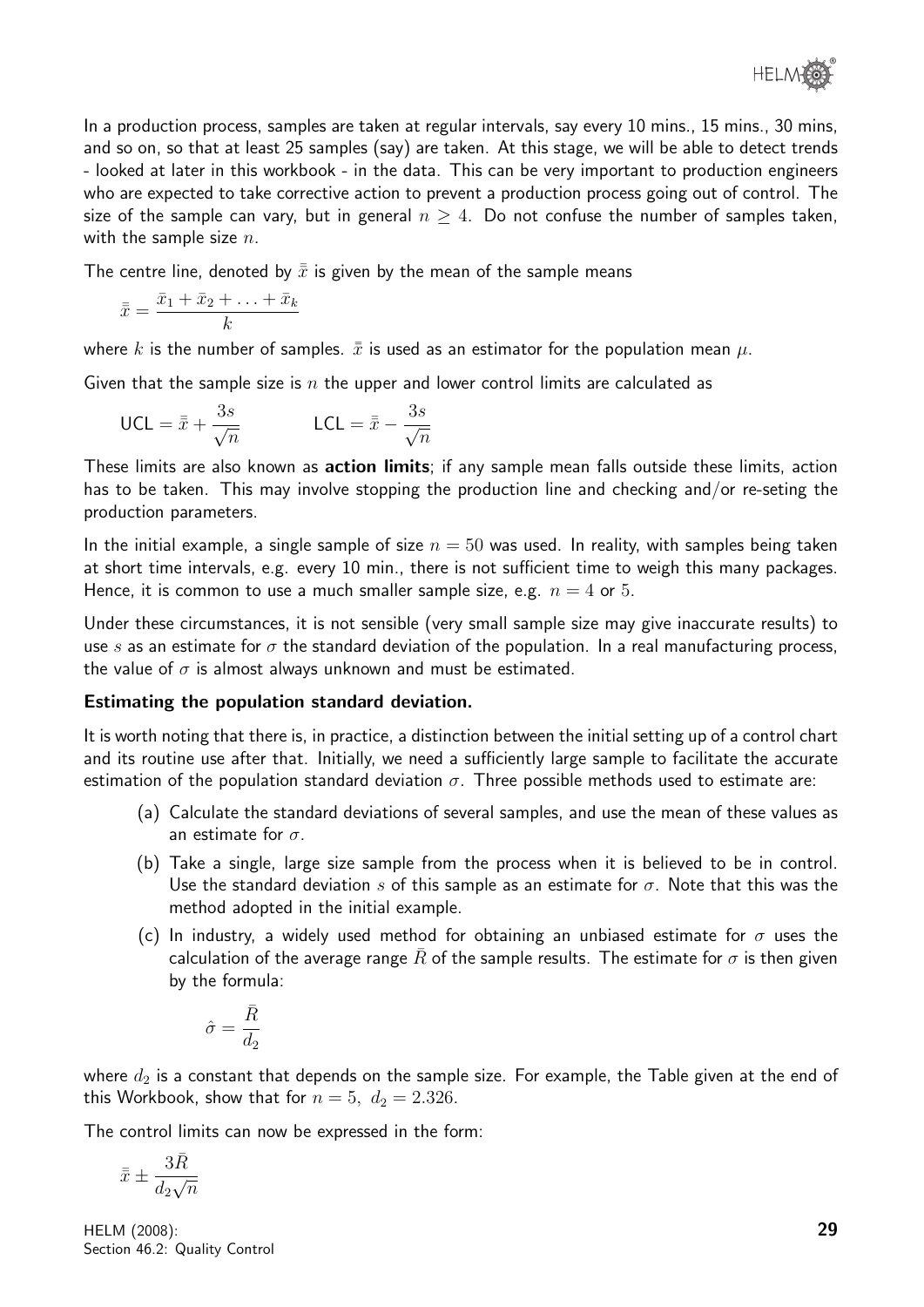and, by a further simplification as:

 $\bar{\bar{x}} \pm A_2 \bar{R}$ 

A table for the constant  $A_2$  are given at the end of this Workbook (Table 1).



**Example 5**

The following table shows the data obtained from 30 samples, each of size  $n=4$ , taken from the 'instant coffee' production line considered above. The table has been extended to show the mean  $\bar{x}$  and the range R of each sample. Find the grand mean  $\bar{\bar{x}}$ , the upper and lower control limits and plot the control chart. You are advised that all of the necessary calculations have been done in Excel and that you should replicate them for practice. You can, of course, use a dedicated statistics package such as MINITAB if you wish.

| Sample         | Weight | Weight | Weight | Weight | Mean   | Range | Sample | Weight | Weight | Weight | Weight | Mean   | Range |
|----------------|--------|--------|--------|--------|--------|-------|--------|--------|--------|--------|--------|--------|-------|
|                | 202.3  | 199.8  | 201.4  | 200.3  | 200.95 | 2.5   | 16     | 195.5  | 202.0  | 199.2  | 202.3  | 199.75 | 6.8   |
| $\overline{2}$ | 198.6  | 201.3  | 199.7  | 201.8  | 200.35 | 3.2   | 17     | 199.0  | 200.7  | 200.1  | 199.3  | 199.78 | 1.7   |
| 3              | 197.9  | 199.8  | 200.1  | 189.8  | 196.90 | 10.3  | 18     | 197.6  | 188.9  | 201.1  | 200.3  | 196.98 | 12.2  |
| 4              | 202.4  | 205.1  | 199.6  | 189.2  | 199.08 | 15.9  | 19     | 200.6  | 199.4  | 201.8  | 202.0  | 200.95 | 2.6   |
| 5              | 194.7  | 201.2  | 197.5  | 201.1  | 198.63 | 6.5   | 20     | 199.4  | 201.0  | 200.8  | 197.6  | 199.70 | 3.4   |
| 6              | 200.8  | 199.8  | 200.3  | 196.2  | 199.28 | 4.6   | 21     | 197.8  | 205.1  | 203.6  | 204.3  | 202.70 | 7.3   |
|                | 198.5  | 201.4  | 200.6  | 199.2  | 199.93 | 2.9   | 22     | 201.3  | 196.8  | 197.6  | 199.6  | 198.83 | 4.5   |
| 8              | 202.3  | 204.1  | 199.2  | 201.3  | 201.73 | 4.9   | 23     | 200.6  | 199.4  | 200.4  | 201.8  | 200.55 | 2.4   |
| 9              | 205.4  | 198.3  | 194.9  | 198.5  | 199.28 | 10.5  | 24     | 198.9  | 204.2  | 202.0  | 201.1  | 201.55 | 5.3   |
| 10             | 199.0  | 202.2  | 197.1  | 202.8  | 200.28 | 5.7   | 25     | 203.0  | 201.6  | 201.4  | 200.8  | 201.70 | 2.2   |
| 11             | 189.7  | 200.1  | 202.6  | 201.9  | 198.58 | 12.9  | 26     | 200.1  | 194.8  | 201.7  | 198.3  | 198.73 | 6.9   |
| 12             | 203.6  | 197.5  | 204.5  | 196.4  | 200.50 | 8.1   | 27     | 198.2  | 201.4  | 197.6  | 201.1  | 199.58 | 3.8   |
| 13             | 198.6  | 197.8  | 199.7  | 200.4  | 199.13 | 2.6   | 28     | 200.6  | 202.8  | 210.0  | 202.8  | 201.80 | 2.2   |
| 14             | 202.6  | 199.2  | 199.0  | 199.2  | 200.00 | 3.6   | 29     | 200.3  | 201.3  | 201.6  | 201.3  | 201.13 | 1.3   |
| 15             | 203.3  | 203.1  | 200.8  | 201.7  | 202.23 | 2.5   | 30     | 195.9  | 203.3  | 196.3  | 203.4  | 199.73 | 7.5   |

#### Solution

Using Excel, the following results are obtained:

 $\bar{x} = 200.01$  and  $\bar{R} = 5.56$ 

Using these values, the control limits are defined as:

$$
\text{UCL} = \bar{\bar{x}} + A_2 \bar{R} = 200.01 + 0.729 \times 5.56 = 204.06
$$

and

LCL =  $\bar{x} - A_2 \bar{R} = 200.01 - 0.729 \times 5.56 = 195.96$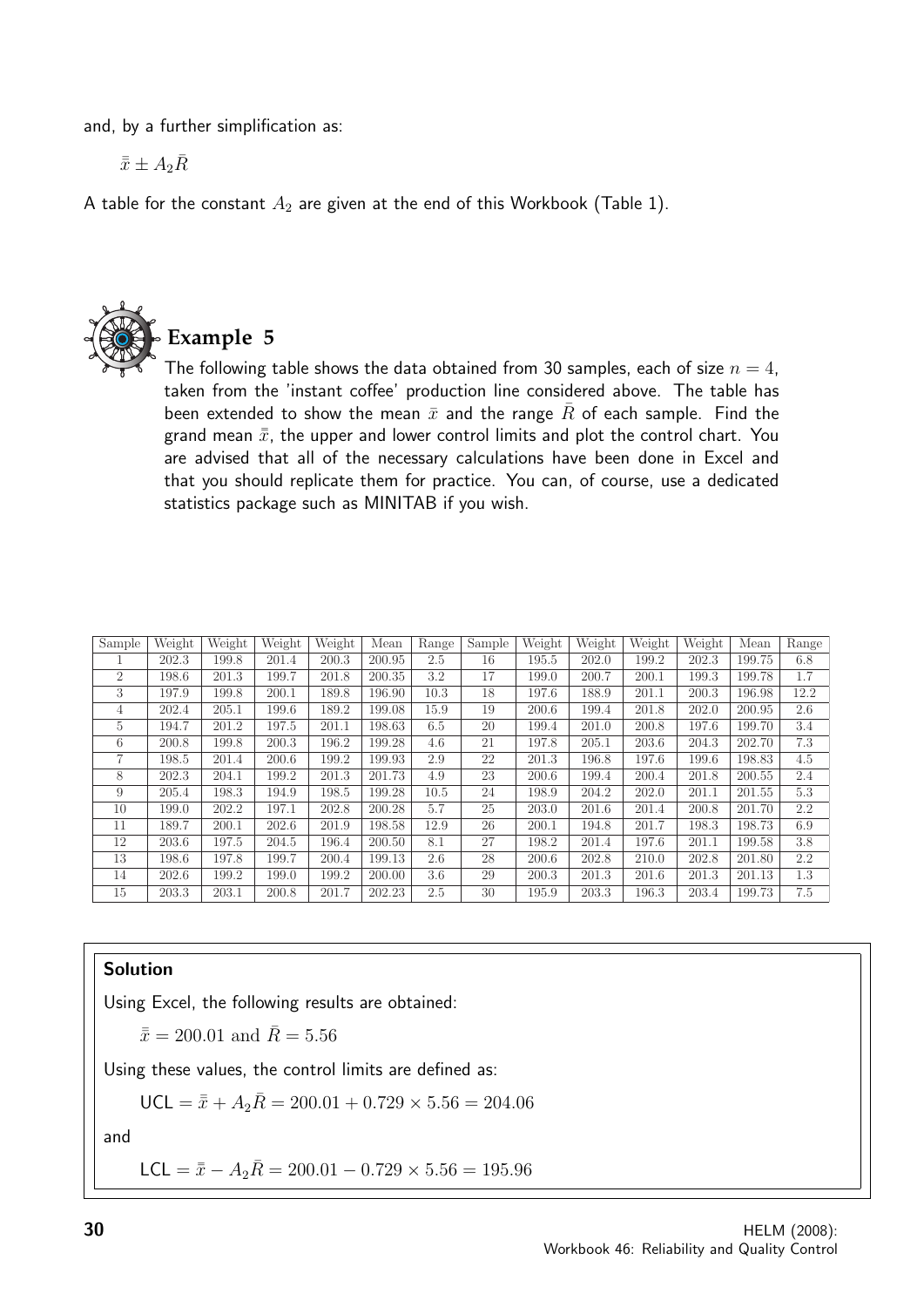



Note that if the process is in control, the probability that a sample mean will fall outside the control limits is very small. From the central limit theorem we know that the sample means follow (or at least approximately follow) a normal distribution and from tables it is easy to show that the probability of a sample mean falling outside the region defined by the  $3\sigma$  control limits is about 0.3%. Hence, if a sample mean falls outside the control limits, there is an indication that there could be problems with the production process. As noted before the process is then said to be out of control and process engineers will have to locate the cause of the unusual value of the sample mean.

#### Warning limits

In order to help in the monitoring of the process, it is common to find additional warning limits which are included on the control chart. The settings for these warning limits can vary but a common practice involves settings based upon two standard deviations. We may define warning limits as:

$$
\bar{\bar{x}} \pm \frac{2\sigma}{\sqrt{n}}
$$

Using the constant  $d_2$  defined earlier, these limits may be written as

$$
\bar{\bar{x}}\pm\frac{2\bar{R}}{d_2\sqrt{n}}
$$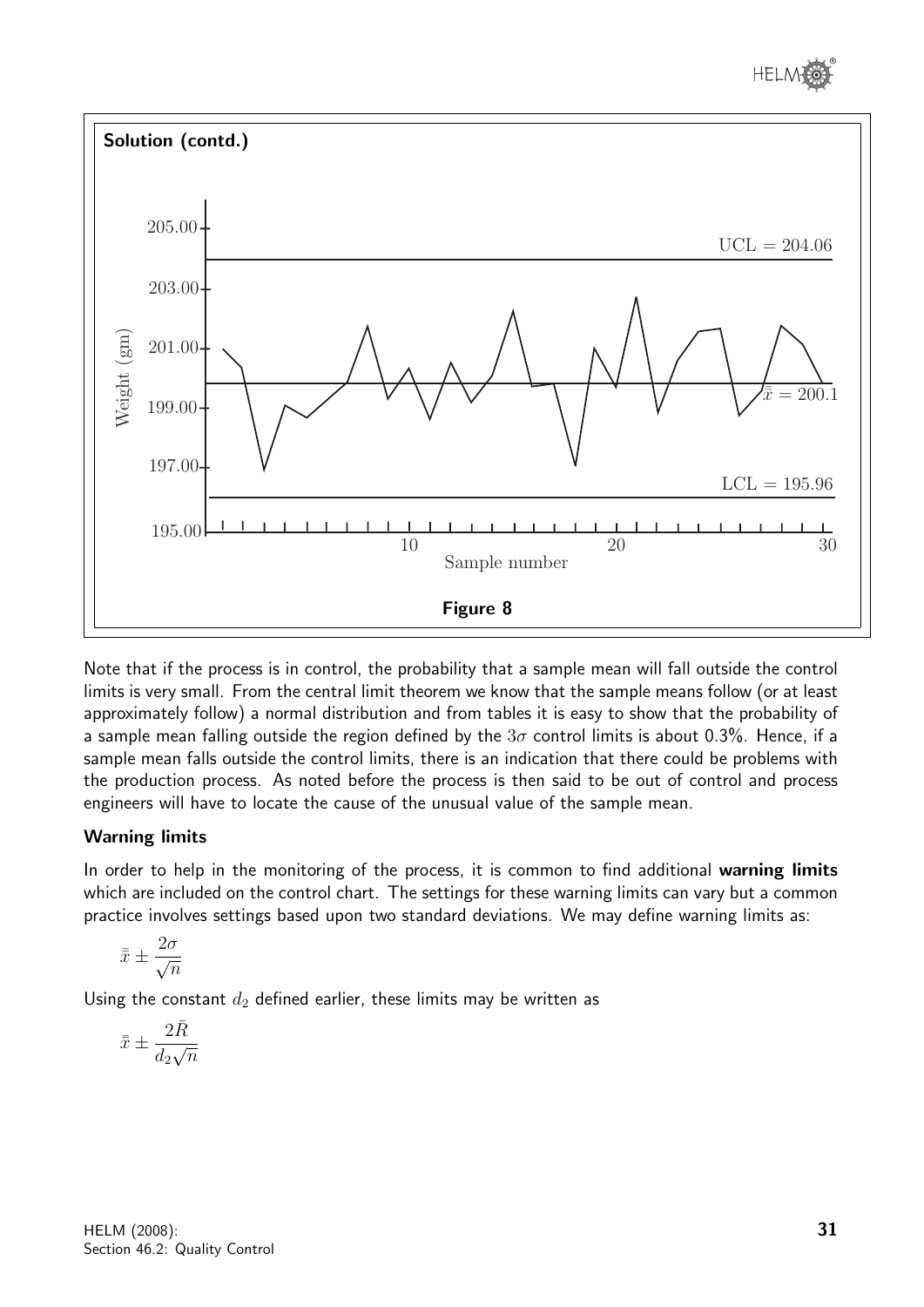

# **Example 6**

Using the data from Example 5, find the  $2\sigma$  warning limits and revise the control chart accordingly.

#### Solution

We know that  $\bar{x} = 200.01$ ,  $\bar{R} = 5.56$ , and that the sample size n is 4. Hence:

$$
\bar{x} \pm \frac{2\bar{R}}{d_2\sqrt{n}} = 200.01 \pm \frac{2 \times 5.56}{2.059 \times \sqrt{4}} = 200.01 \pm 2.70
$$

The warning limits clearly occur at 202.71 and 197.31. The control chart now appears as shown below. Note that the warning limits in this case have been shown as dotted lines.



#### Detecting trends

Control charts can also be used to detect trends in the production process. Even when all of the sample means fall within the control limits, the existence of a trend can show the presence of one, or more, assignable causes of variation which can then be identified and brought under control. For example, due to wear in a machine, the process mean may have shifted slightly.

Trends are detected by considering runs of points above, or below, the centre line. A run is defined as a sequence of consecutive points, all of which are on the same side of the centre line.

Using a plus  $(+)$  sign to indicate a point above, and a minus  $(-)$  sign to indicate a point below, the centre line, the 30 sample means used as the worked examples above would show the following sequence of runs:

+ + − − − − − + − + − + − + + − − − + − + − + + + + − − + + −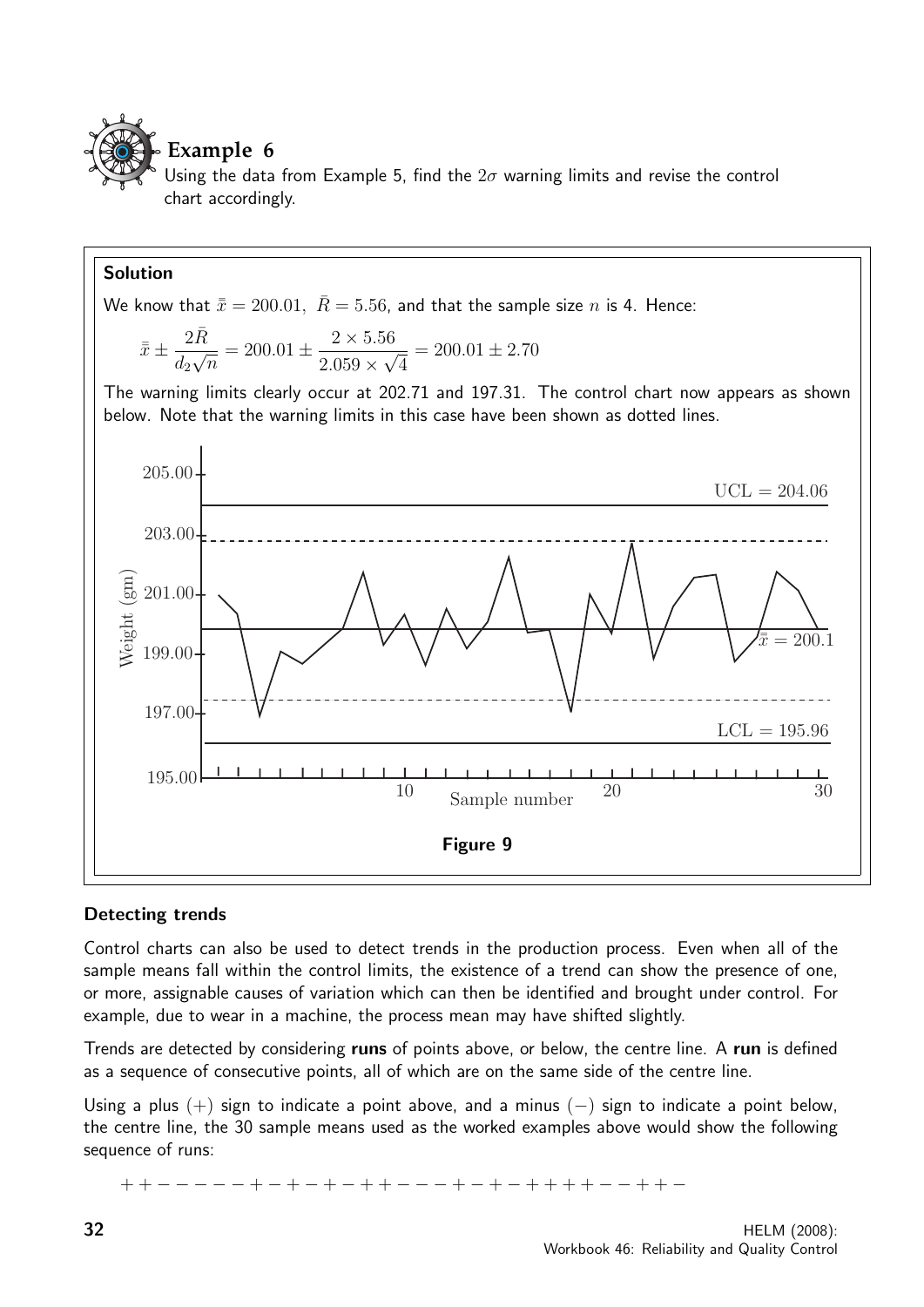Considerable attention has been paid to the study of runs and theory has been developed. Simple rules and guidelines, based on the *longest run* in a chart have been formulated.

Listed below are eight tests that can be carried out on the chart. Each test detects a specific pattern in the data plotted on the chart. Remember that a process can only be considered to be in control if the occurrence of points above and below the chart mean is random and within the control limits. The occurrence of a pattern indicates a special cause for the variation, one that needs to be investigated.

#### The eight tests

- One point more than 3 sigmas from the centre line.
- Two out of three points in a row more than two sigmas from the centre line (same side)
- Four out of five points in a row more than 1 sigma from centre line (same side)
- Eight points in a row on the same side of the centre line.
- Eight points in a row more than 1 sigma either side of the centre line.
- Six points in a row, all increasing or all decreasing.
- Fourteen points in a row, alternating up and down.
- Fifteen points in a row within 1 sigma of centre line (either side)

The first four of these tests are sometimes referred as the Western Electric Rules. They were first published in the Western Electric Handbook issued to employees in 1956.

#### The R-Chart

The control chart based upon the sample means is only one of a number of charts used in quality control. In particular, to measure the variability in a production process, the chart is used. In this chart, the range of a sample is considered to be a random variable. The range has its own mean and standard deviation. The average range  $\bar{R}$  provides an estimate of this mean, while an estimate of the standard deviation is given by the formula:

$$
\hat{\sigma}_R = d_3 \times \frac{\bar{R}}{d_2}
$$

where  $d_2$  and  $d_3$  are constants that depend on sample size. The control limits for the R-chart are defined as:

$$
\bar{R} \pm 3\hat{\sigma}_R = \bar{R} \pm 3d_3 \times \frac{\bar{R}}{d_2}
$$

By the use of further constants, these control limits can be simplified to:

$$
\mathsf{UCL} = \bar{R} \times D_4 \text{ and } \mathsf{LCL} = \bar{R} \times D_3
$$

Values for  $D_3$  and  $D_4$  are given in the table at the end of this workbook. For values of  $n \leq 6$  the value of  $D_3$  is zero.

Note that if the  $R$ -chart indicates that the process is *not* in control, then there is no point in trying to interpret the  $\bar{x}$ -chart.

Returning to the data we have used so far, the control limits for the chart will be given by: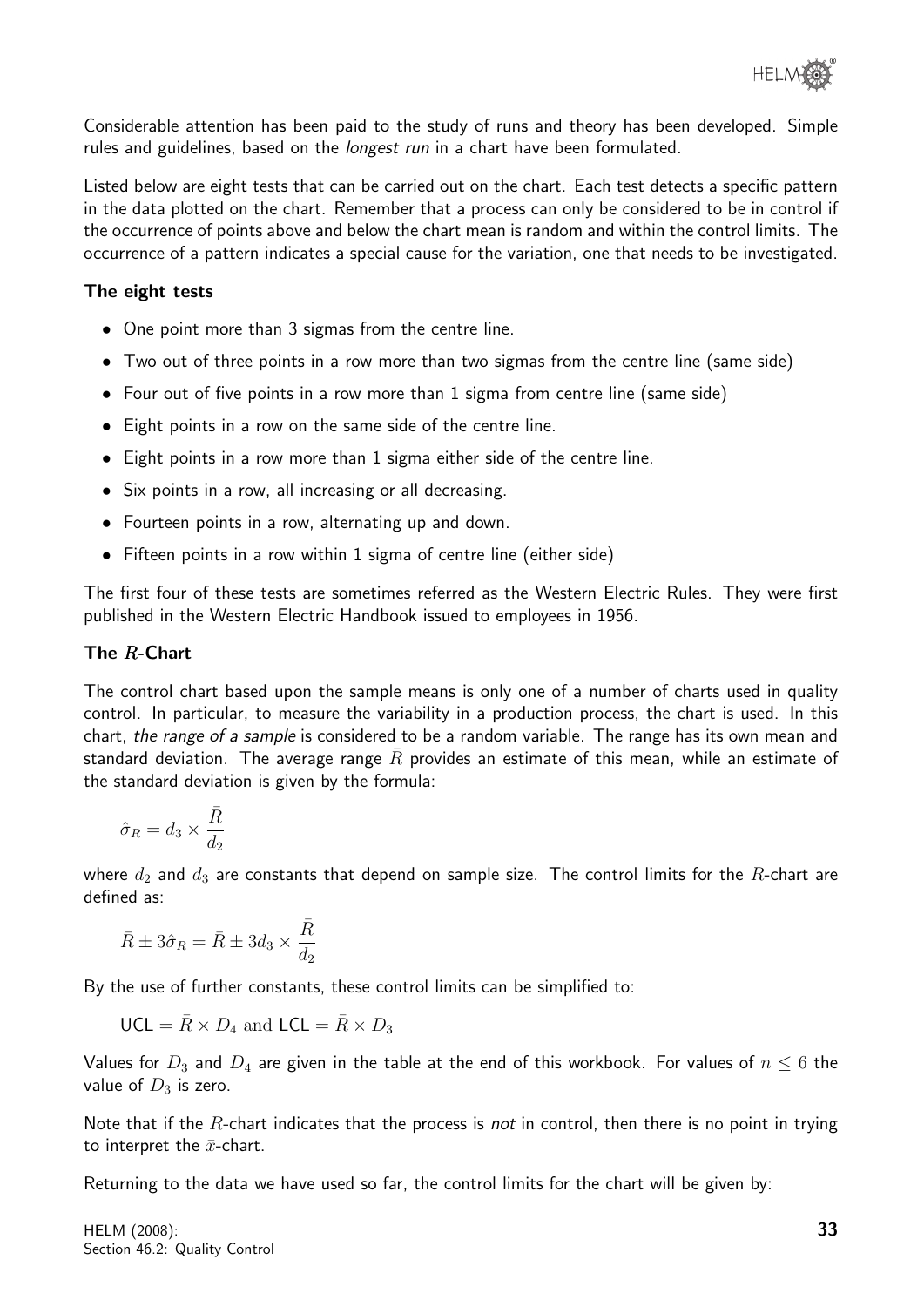UCL = 
$$
\bar{R} \times D_4 = 5.56 \times 2.282 \approx 12.69
$$
  
LCL =  $\bar{R} \times D_3 = 0$ 

since the sample size is only 4. Effectively, the LCL is represented by the horizontal axis in the following chart.



Figure 10: Control Chart

Note that although the  $\bar{x}$ -chart indicated that the process was in control, the  $\bar{R}$ -chart shows that in two samples, the ranges exceed the UCL. Hence, no attempt should be made to interpret the  $\bar{x}$ -chart. Since the limits used in the  $\bar{x}$ -chart are based upon the value of R, these limits will have little meaning unless the process variability is in control. It is often recommended that the  $R$ -chart be constructed first and if this indicates that the process is in control then the  $\bar{x}$ -chart be constructed. However you should note that in reality, both charts are used simultaneously.

#### Further control charts

The  $\bar{x}$ -charts and the R-charts considered above are only two of the many charts which are used in quality control. If the sample is of size  $n > 10$  then it may be better to use a chart based on the standard deviation, the s-chart, for monitoring process variability. In practice, there is often little to choose between the s-chart and the R-chart for samples of size  $n < 10$  although it is worth noting that the  $R$ -chart is easier to formulate thanks to the easier calculations.

Many control charts have a common appearance with a central line indicating a mean, a fixed setting, or perhaps a percentage of defective items, when the process is in control. In addition, the charts include control limits that indicate the bounds within which the process is deemed to be in control. A notable exception to this is the CUSUM chart. This chart is not considered here, but see, for example, Applied Statistics and Probability for Engineers, Montgomery and Runger, Wiley, 2002.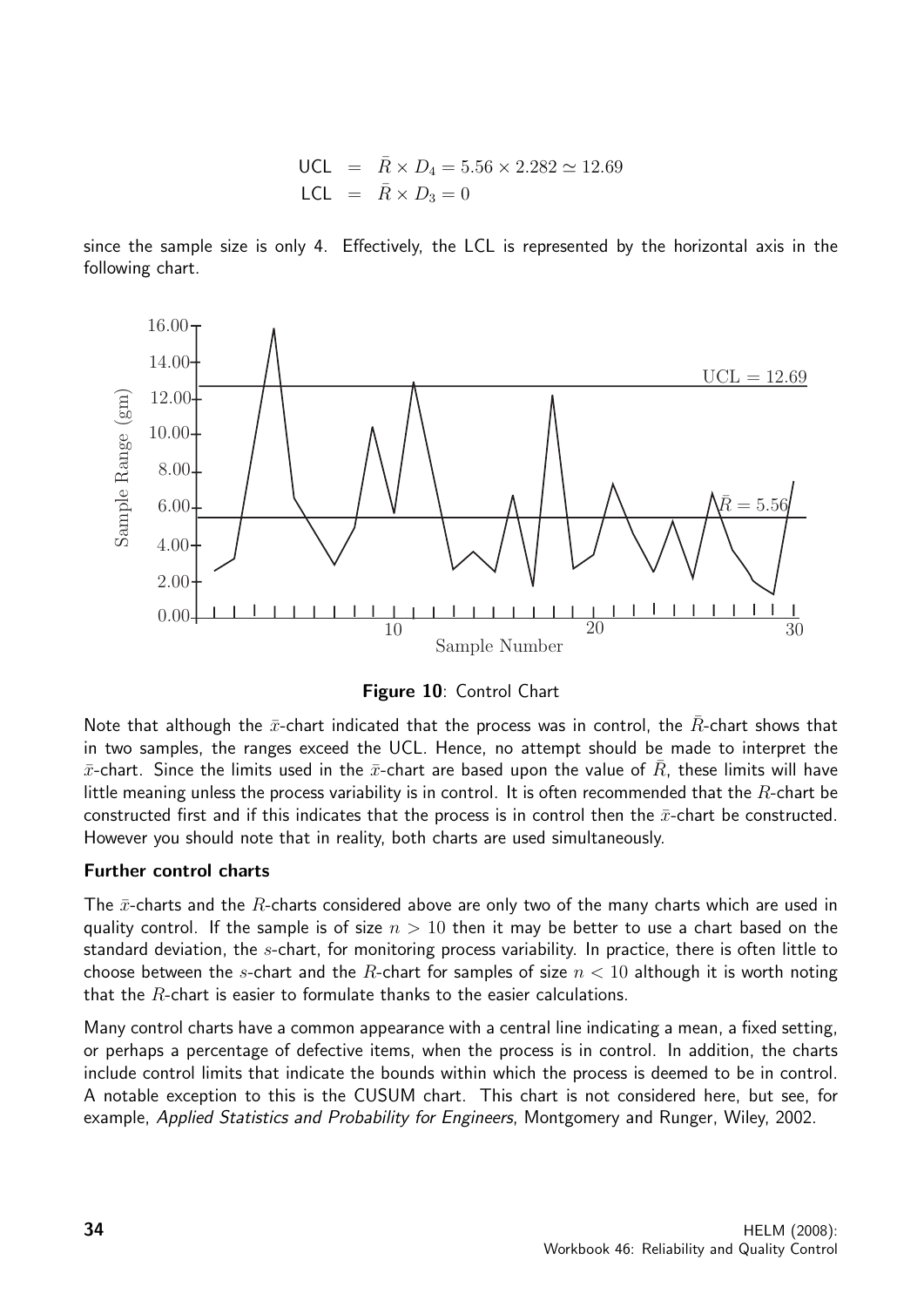#### Pareto charts

A Pareto diagram or **Pareto chart** is a special type of graph which is a combination line graph and bar graph. It provides a visual method for identifying significant problems. These are arranged in a bar graph by their relative importance. Associated with the work of Pareto is the work of Joseph Juran who put forward the view that the solution of the 'vital few' problems are more important than solving the 'trivial many' . This is often stated as the '80 20 rule' ; i.e. 20% of the problems (the vital few) result in 80% of the failures to reach the set standards.

In general terms the Pareto chart is not a problem-solving tool, but it is a tool for analysis. Its function is to determine which problems to solve, and in what order. It aims to identify and eliminate major problems, leading to cost savings.

Pareto charts are a type of bar chart in which the horizontal axis represents categories of interest, rather than a continuous scale. The categories are often types of defects. By ordering the bars from largest to smallest, a Pareto chart can help to determine which of the defects comprise the vital few and which are the trivial many. A cumulative percentage line helps judge the added contribution of each category. Pareto charts can help to focus improvement efforts on areas where the largest gains can be made.

An example of a Pareto chart is given below for 170 faults found in the process considered above where coffee is dispensed by an automatic machine.



Pareto Chart of Cause

Figure 12: A Pareto chart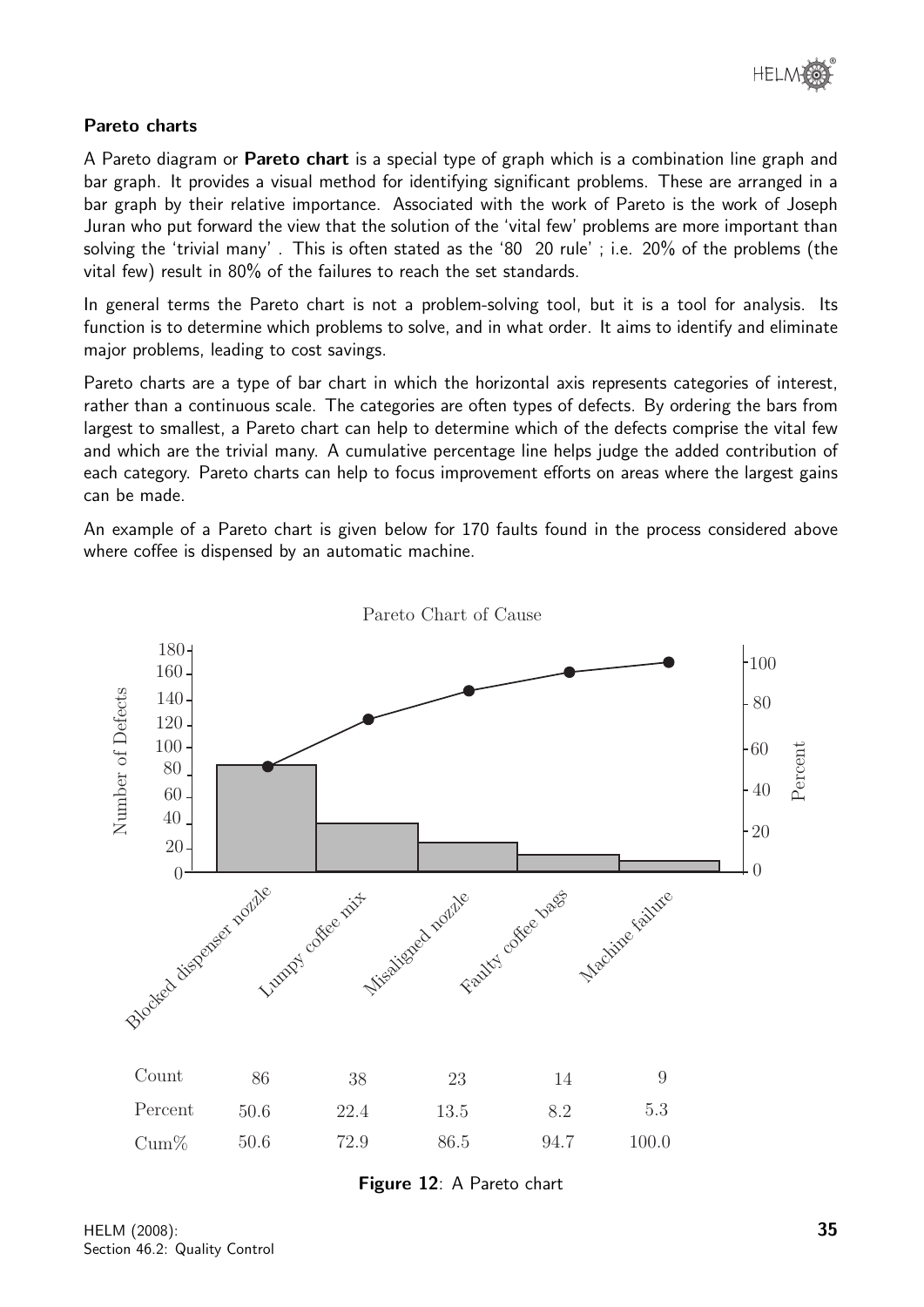

The following table shows the data obtained from 30 samples, each of size  $n = 4$ , taken from a production line whose output is nominally 200 gram packets of tacks. Extend the table to show the mean  $\bar{x}$  and the range  $\bar{R}$  of each sample. Find the grand mean  $\bar{\bar{x}}$ , the upper and lower control limits and plot the  $\bar{x}$ - and  $\bar{R}$ -control charts. Discuss briefly whether you agree that the production process is in control. Give reasons for your answer. You are advised to do all of the calculations in Excel or use a suitable statistics package.

| Sample         | Weight | Weight | Weight | Weight | Sample | Weight | Weight | Weight | Weight |
|----------------|--------|--------|--------|--------|--------|--------|--------|--------|--------|
|                | 201.3  | 199.8  | 201.4  | 200.3  | 16     | 196.5  | 202.0  | 199.2  | 202.3  |
| $\overline{2}$ | 198.6  | 201.3  | 199.7  | 201.8  | 17     | 199.0  | 200.7  | 200.1  | 199.3  |
| 3              | 198.9  | 199.8  | 200.1  | 199.8  | 18     | 196.6  | 198.9  | 201.1  | 200.3  |
| 4              | 202.4  | 203.1  | 199.6  | 199.2  | 19     | 200.6  | 199.4  | 201.8  | 201.0  |
| 5              | 194.7  | 201.2  | 197.5  | 201.1  | 20     | 199.4  | 201.0  | 200.8  | 197.6  |
| 6              | 200.8  | 199.8  | 200.3  | 196.2  | 21     | 199.8  | 203.1  | 201.6  | 204.3  |
| 7              | 199.5  | 201.4  | 200.6  | 199.2  | 22     | 201.3  | 196.8  | 197.6  | 199.6  |
| 8              | 202.3  | 203.1  | 199.2  | 201.3  | 23     | 200.6  | 199.4  | 200.4  | 200.8  |
| 9              | 205.4  | 198.3  | 197.9  | 198.5  | 24     | 197.9  | 202.2  | 201.0  | 200.1  |
| 10             | 199.0  | 202.2  | 197.1  | 202.8  | 25     | 203.0  | 201.6  | 201.4  | 200.8  |
| 11             | 189.7  | 200.1  | 202.6  | 201.9  | 26     | 200.1  | 199.8  | 201.7  | 199.3  |
| 12             | 201.6  | 197.5  | 204.5  | 196.4  | 27     | 198.2  | 201.4  | 198.6  | 201.1  |
| 13             | 198.6  | 198.8  | 199.7  | 200.4  | 28     | 200.6  | 202.8  | 210.0  | 202.8  |
| 14             | 202.6  | 199.2  | 199.0  | 199.2  | 29     | 200.3  | 201.3  | 201.6  | 201.3  |
| 15             | 203.3  | 203.1  | 200.8  | 201.7  | 30     | 197.9  | 201.3  | 198.3  | 201.4  |

Your solution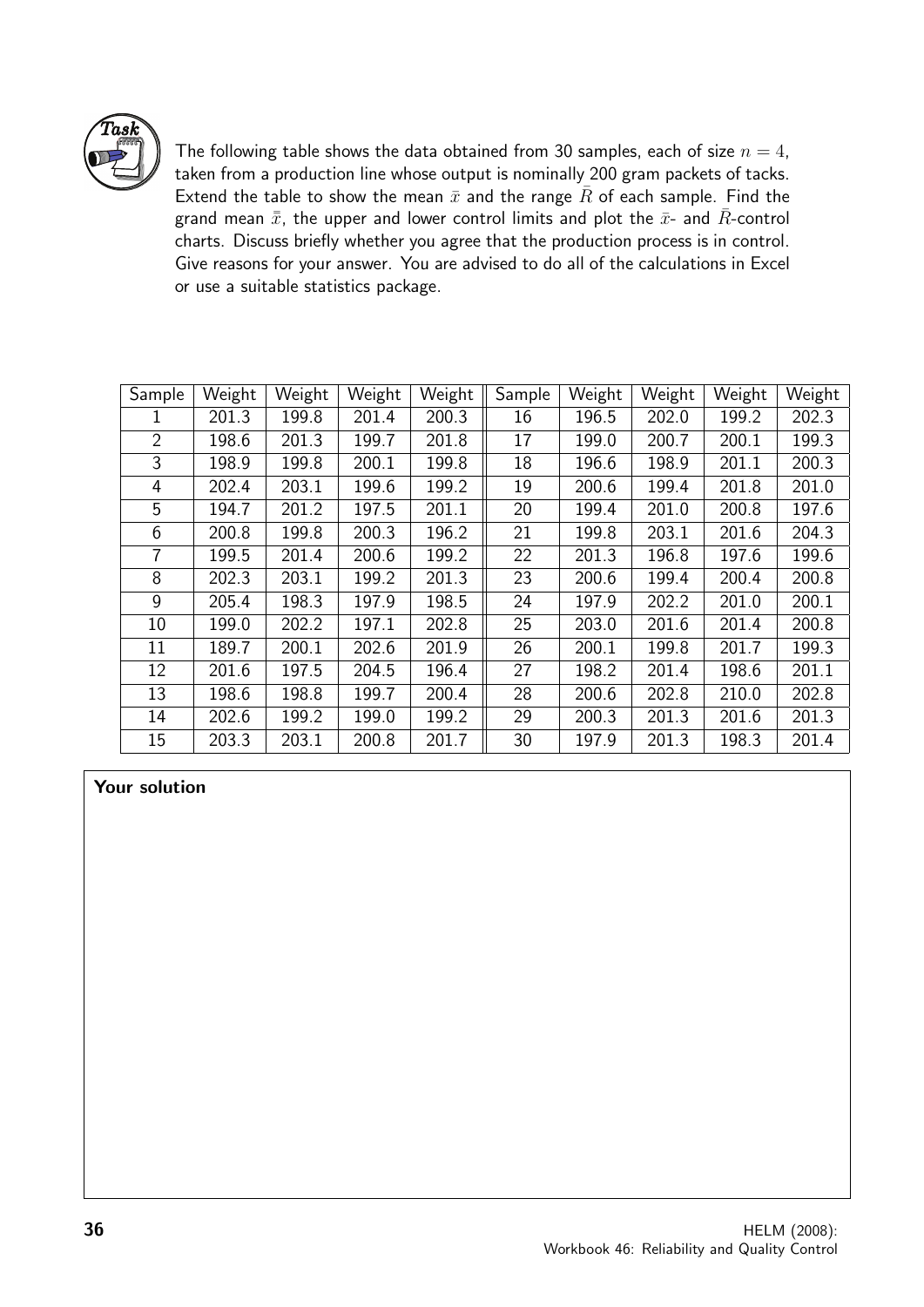## Answer

The solution is given in two parts, first the  $\bar{x}$ -control chart and secondly the  $\bar{R}$ -control chart.

# Part (i)

Using Excel, the following results are obtained:  $\bar{\bar{x}} = 200.24$  and  $\bar{R} = 3.88$ 

Using these values, the control limits are defined as:

$$
\text{UCL} = \bar{\bar{x}} + A_2 \bar{R} = 200.24 + 0.729 \times 3.88 = 203.07
$$

and

$$
\mathsf{LCL} = \bar{\bar{x}} - A_2 \bar{R} = 200.04 - 0.729 \times 3.88 = 197.41
$$

The  $\bar{x}$ -chart is shown below.